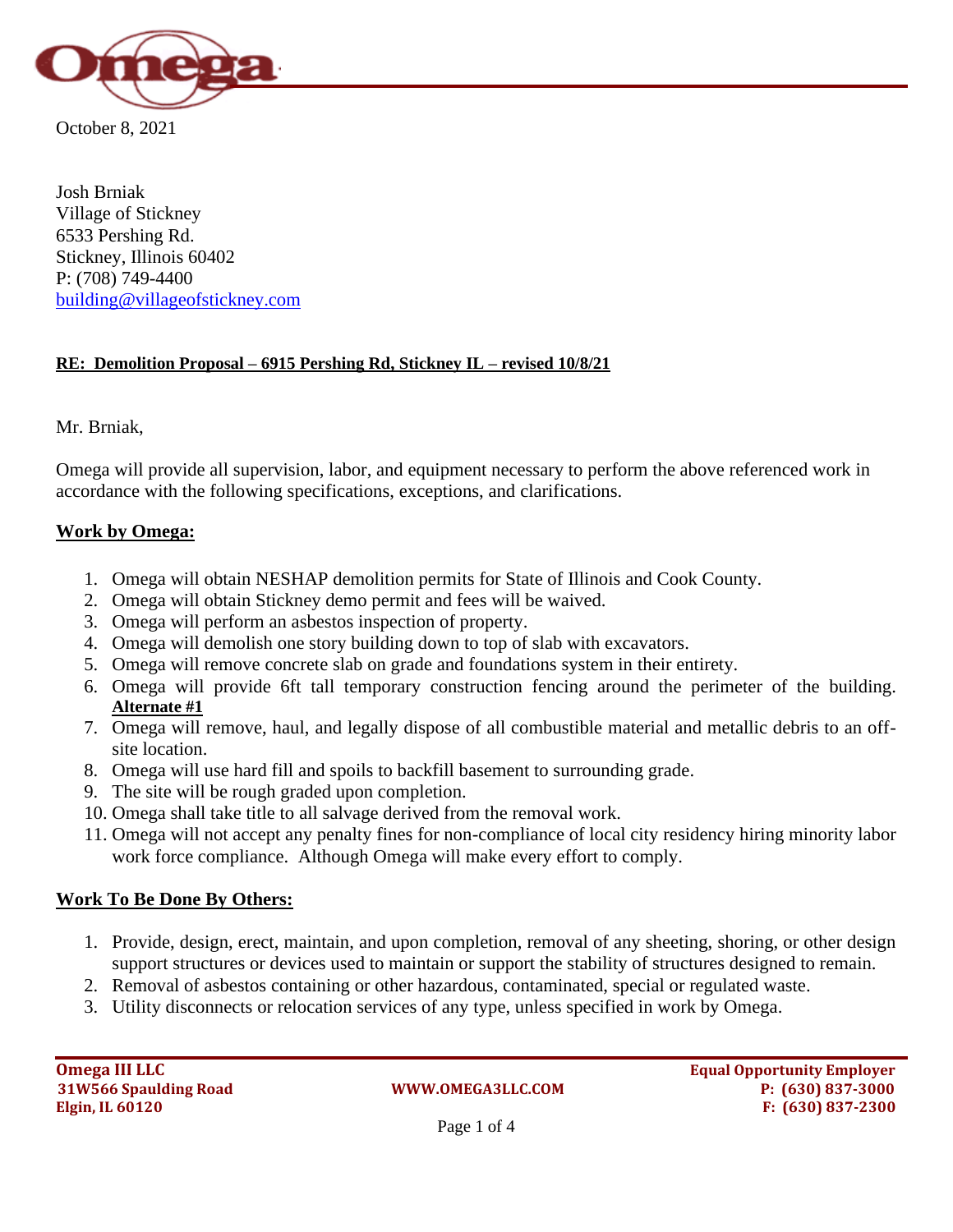

## *Work To Be Done By Others (cont'd):*

- 4. Site Demolition, unless listed in work by Omega.
- 5. Provide water via hydrant
- 6. Salvage/transportation of owner claimed items unless specified in the Scope of Work.
- 7. Vibratory monitoring of surrounding buildings.
- 8. Lead abatement.
- 9. Storm water prevention measures.
- 10. Permit fees for Stickney.
- 11. Site restoration or sidewalk replacement due to footing removals.
- 12. Tree removals.
- 13. Sidewalk or alley closure permits or fees.

# **General Conditions:**

- 1. Omega shall be authorized to utilize cutting torches, saws, pneumatic and/or hydraulic tools and equipment to perform the proposed removal work.
- 2. Foundations located adjacent to public sidewalks, utilities or any other structure or items designated to remain, shall remain in place to not undermine, damage, or disturb such items.
- 3. Omega shall be authorized to utilize heavy equipment to perform the removal work.
- 4. This proposal does not include removal, handling, transportation, or disposal of any hazardous, toxic, controlled, or regulated substances whatsoever.
- 5. Omega has not figured any storm water pollution prevention into this scope of work. Omega will not accept any penalties or fines about the site from any Governmental agencies for failure to comply.
- 6. All utility company transformers to be scheduled and removed by others prior to the start of demolition.
- 7. Omega shall have exclusive control of the work areas. Omega shall not be responsible for the safety of any person who enters the work area without specific authorization from Omega.
- **8. This proposal is based on the proposed removal work being performed in one phase, and one mobilization by June 1, 2022.**
- 9. This proposal does not include any pumping or dewatering.
- 10. Due to the weight of equipment and trucks, Omega shall not be held responsible for any damage that may occur to sidewalks, curbs, driveways, asphalt, or concrete pavement designed to remain. However, Omega will take caution to keep any such damages to a minimum.
- 11. Omega will no longer maintain O.S.H.A. fall protection requirements once Omega has left the job site or has turned over a completed area to the contractor.
- 12. Omega does not carry Railroad insurance or Waterway insurance.
- 13. Omega assumes that all building construction is of the normal type. Any oversized construction that is unforeseen will be charged as an extra.
- 14. Project delays caused by hidden conditions, unspecified hazardous materials, or other trade scheduling conflicts will result in additional costs.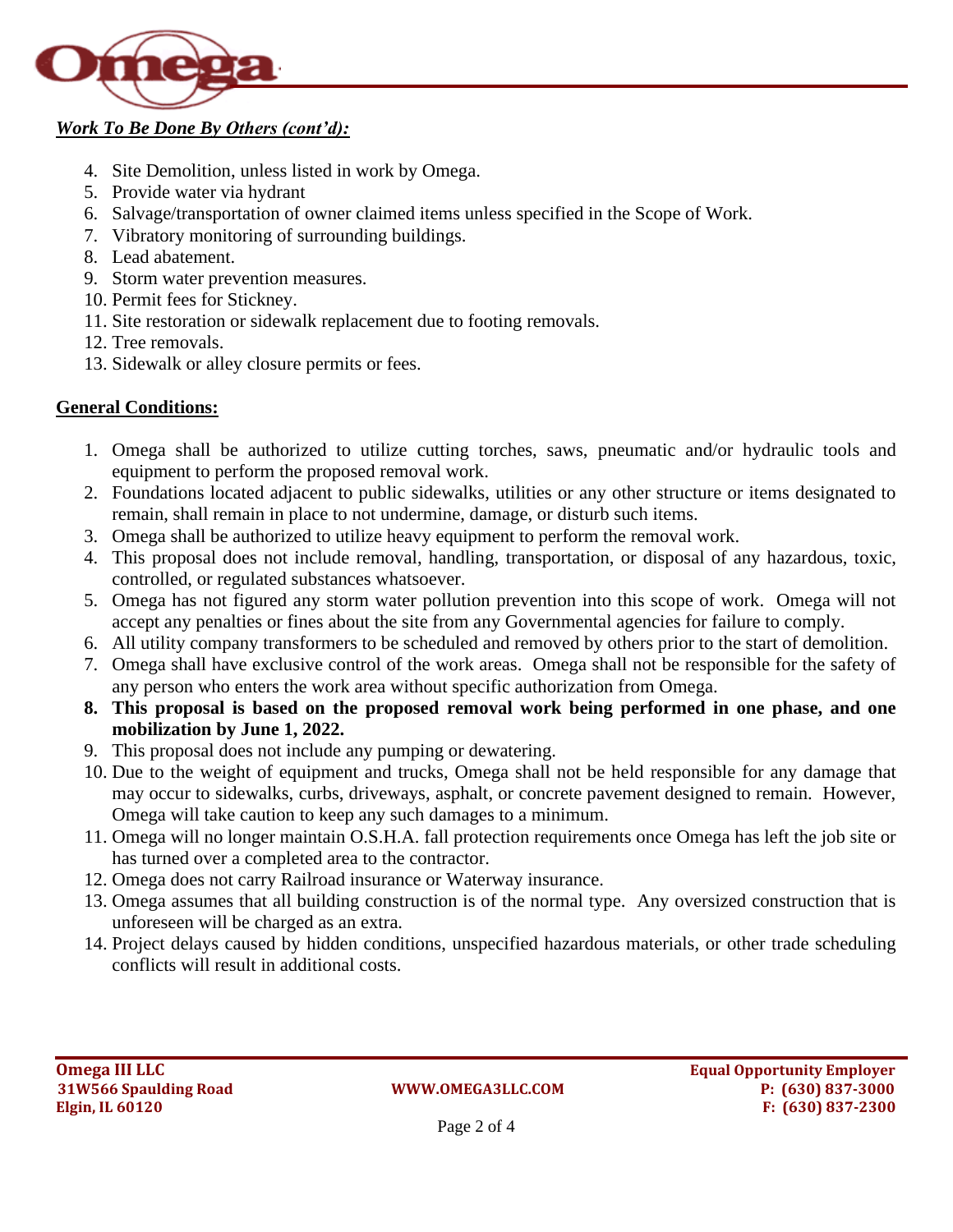

## *General Conditions (cont'd):*

- 15. All material generated, including but not limited to concrete, earth, brick, structural steel, and salvageable materials are to become the property of Omega, unless such materials remain onsite for future handling by others, or material is to be crushed on site will be considered non-contaminated and all surfaces will be "free" of contaminates. All material will be considered suitable for recycling or disposal without additional handling or cleaning by Omega.
- 16. Work to be done in addition to the original scope of work contract will not be performed without written authorization from the owner or an authorized representative.
- 17. The owner or contractor will provide Omega with a letter from a third-party consultant that states the structure is asbestos free unless Omega has already included it in the original scope of work. If the letter is not provided, a licensed third-party consultant will be hired to determine if the structure(s) contain asbestos and will be to the account of the owner or contractor.
- 18. The owner or contractor will provide Omega with a letter for Clean Construction and Demolition Debris (CCDD) that states the following: a) certification from the owner or operator of the site of origin that the site has never been used for commercial or industrial purposes and is presumed to be uncontaminated soil; OR b) certification from a licensed professional engineer that the soil is uncontaminated.
- 19. Price quoted remains in effect for a period of thirty (30) days from this date, after which, Omega will be allowed to review its proposal for any possible cost adjustments.
- 20. This Omega proposal shall be incorporated as an exhibit to any contract documents.
- 21. Omega will require a site visit prior to entering into an agreement.

## **(End of General Conditions)**